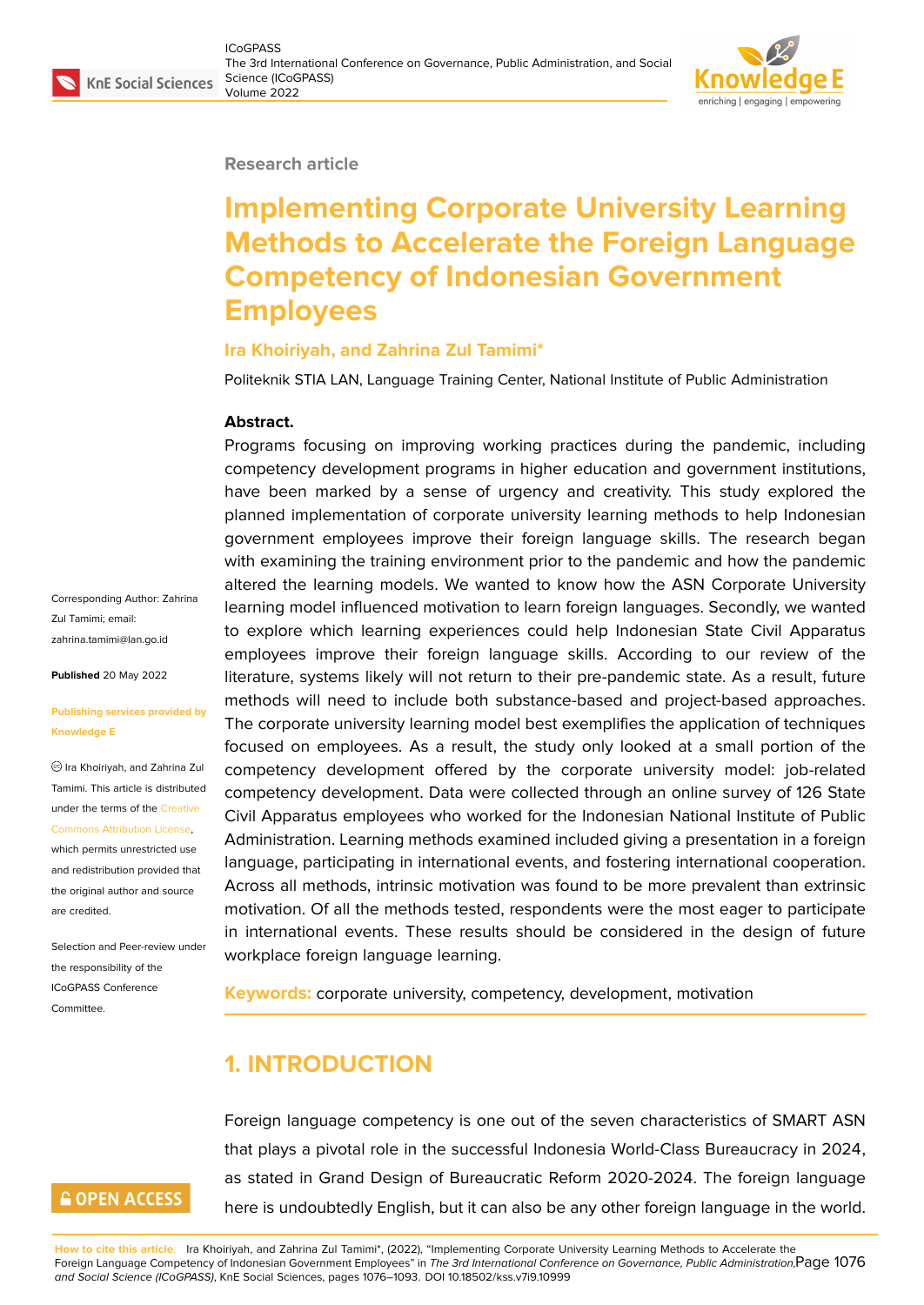However, as the most spoken language of the World (native and non-native speakers), English remains an essential communication tool in the world because of its capacity as Lingua Franca. As a non-English speaking country, Indonesian ASN is struggling to meet adequate English proficiency globally. An unpublished internal survey conducted by the Language Training Center of the Indonesian National Institute of Public Administration (LAN) from 2018 -2019 showed that 69% of 947 English Communication Skills for Indonesian Civil Services (ECSCS) test-takers score under 75 with a maximum score of 150. With this proficiency, they are not qualified to be promoted to a higher structural position.

As the leading ASN training and development sector, the National Institute of Public Administration (NIPA) is responsible for planning and designing tailor-made training for Indonesian government employees. Still, the proportion of ASN to be trained is much higher than the capacity and availability of human resources. National Civil Service Agency (BKN) has reported in the Civil Servants Statistics Book June 2020, and there are 4.121.176 ASN as per June 2020. Meanwhile, the Head of Center for Fostering Professional Position in ASN Competency Development of LAN reported only 4918 Trainers of Indonesian Government Employees (Widyaiswara). NIPA has prepared blended learning to respond to such a situation, which combines in-class learning and electronic learning [1]. However, this has not been fully applied until a pandemic started to break out in 2019.

Since early 2020, Indonesia and almost all the countries globally have been experiencing the unpre[ce](#page-16-0)dented era, pandemic COVID-19. Employees work from home and follow the activity restrictions around the city. In responding to such a situation, training and education institutions are forced to apply complete virtual learning. Due to health protocols, there is no way the learning method will be back to pre-pandemic COVID-19, at least for the time being. Instead of going back to the pre-pandemic COVID-19 situation, it has been predicted the two-out-of-six possible future for the next normal [2]. First, cross-sector regulations will provide detailed protocols for the safe operation of different types of businesses, including government institutions, with specific implications for the various stakeholders. Second, in technology and innovation, pandemics c[ha](#page-16-1)nneled online learning, working, and entertainment, accelerating the shift to digital services. A recent report by McKinsey, it is mentioned that post-covid development should focus on training programs based on future needs [3]. Learning institutions should work with companies to ensure they are teaching the skills the economy needs today and in the foreseeable future, and initiatives will be needed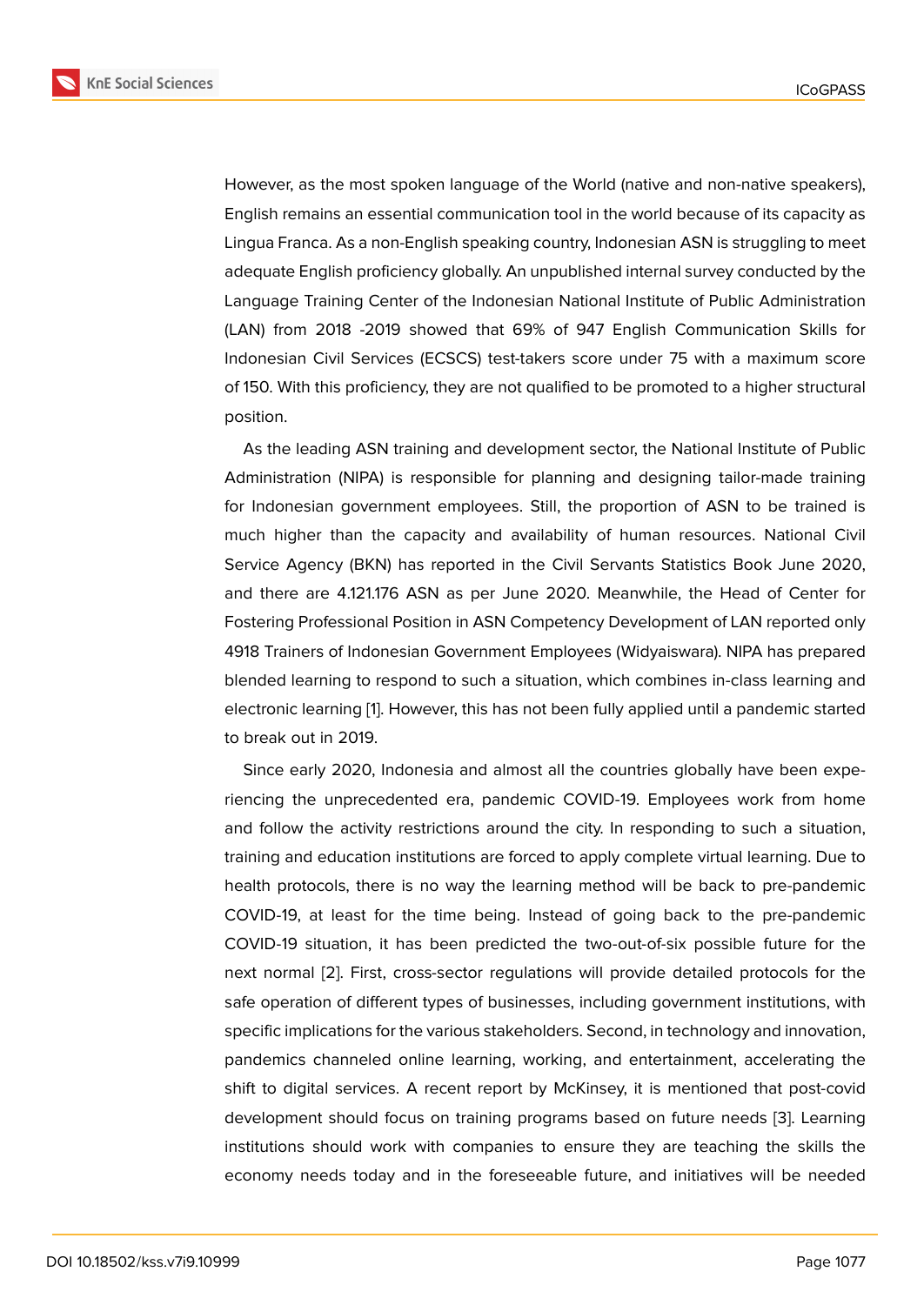to retrain workers who are displaced by new technology to perform new roles in the modern economy.

Long before Pandemic, the Center of Training and Development of the Ministry of Finance has applied to ASN Corporate University in the respective ministry [4]. This idea allows ASN to improve their competencies through scheme 70:20:10, whereas the most significant proportion, 70% of competency development, is directly supervised by the respective line manager, 20% is organized through coaching-mentori[ng](#page-16-2), and 10% of training is conducted in class [5]. Knowing that this concept is promising for the future training and development of Indonesian Government Employees, NIPA and Ministry of State Apparatus Empowerment and Bureaucratic Reforms have proposed a new concept of training and developm[en](#page-16-3)t of ASN, called ASN Corporate University, to tackle the imbalance of trainer availability and trainees.

#### **1.1. The Concept of Corporate University**

Allen mentioned that a corporate university is a strategic tool that allows the organization to achieve its goal. For the Education and Training Center to remain relevant, it must continually transform itself to keep pace with the rate of change and the development of the parent organization [6]. These studies also looked at the implementation of socio-cultural development in several governmental institutions that have been done by Firdaus [4], who looked at the implementation of corporate university at the Ministry of Finance of Republic of Ind[on](#page-16-4)esia and Sidabutar [7], who explained the essential steps in developing Corporate University along with its hindrances.

The sch[em](#page-16-2)e 70:20:10 for Learning and Development is a commonly used formula in which individuals obtain 70% of their knowledg[e](#page-16-5) from job-related experiences, 20% from interactions with peers, and 10% from in-class training. The scheme for Learning and Development is one of the most significant values as a general guideline for organizations seeking to maximize the effectiveness of their learning and development programs outside class.

The significant proportion of the scheme, 70%, is the most advantageous for employees since it allows them to brush up on their job-related skills and interact with their respective leaders. They also learn from their mistakes and receive prompt feedback for their future development from their line manager. 20% of the learning proportion could be applied through various activities, including coaching, mentoring, collaborative learning. The benefits of these activities are assistance as well as feedback from their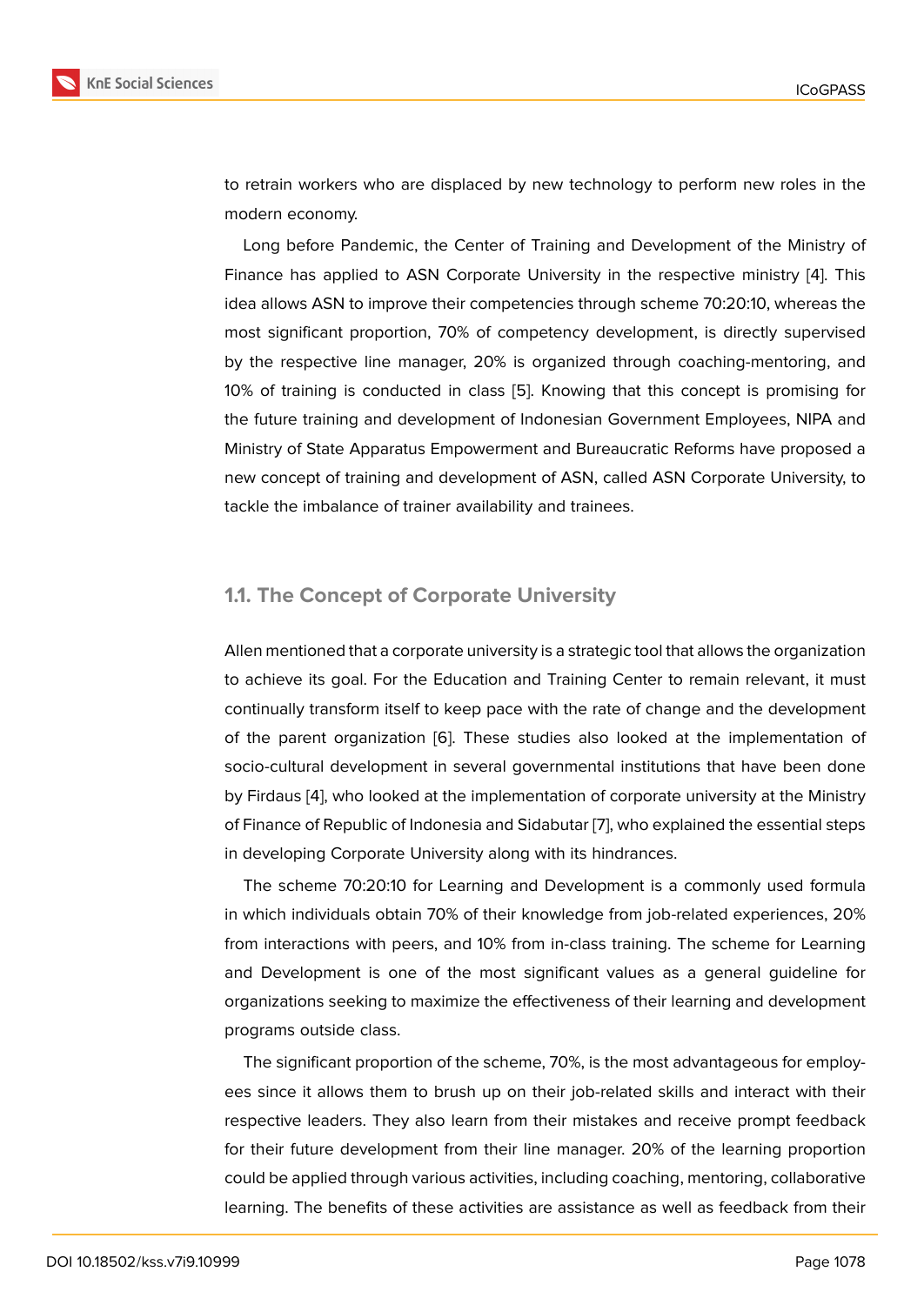peers, coaches or mentors. In-class training holds only 10% of learning and development in ASN Corporate University concept. In-class training is the conventional learning and development program where trainers and trainees sit together in the same room with the projected learning objectives.

#### **1.2. Motivation to learning in practice settings**

Rapid and radical changes in educational concepts and new work practices in the middle of the covid 19 pandemic resulted in the development of ASN corporate university instructional methods and strategies. These changes have also required fundamental changes in workers' learning strategies to improve their knowledge and skills. However, change, in the case of aging workers, is not that easy to come about. In [8] it is stated that most of the research regarding the change in enterprise and public organizations focuses on various aspects of management and leadership, while in [9] it is argued that the changes focused on how the workforce (or workers) can collectivel[y](#page-16-6) create new ways to deal with tasks or with organizations in changing environment.

The scheme 70:20:10 for Learning and Development in the ASN C[or](#page-16-7)porate university could be categorized as one of the responses on how management and leaders deal with professional tasks in a changing environment. They are introducing the new learning system in a workplace setting following the necessary knowledge and skill acquisition. This new learning model also actively seeks people who are dedicated to continuous learning. This willingness to learn indicates a person being self-aware enough to recognize that they need to know something and that they can continually develop their personal and professional knowledge.

It is mentioned that motivation to learn consists of intrinsic and extrinsic motivation [10]. It is a set of energetic forces that originate both within and beyond an individual's being, initiate work-related behavior, and determine its form, direction, intensity, and duration. Motivation will manifest itself through effort. The concepts of effort and moti[vat](#page-16-8)ion are frequently treated as identical and can change each other. In other words, an effort is used as an operationalization of motivation. In other words, motivation toward the learning process indicates desire and willingness to exert effort toward all processes of learning in a training institute. Researchers have often operationalized these two constructs as mutually exclusive, such that an individual high in intrinsic motivation would necessarily be low in extrinsic motivation.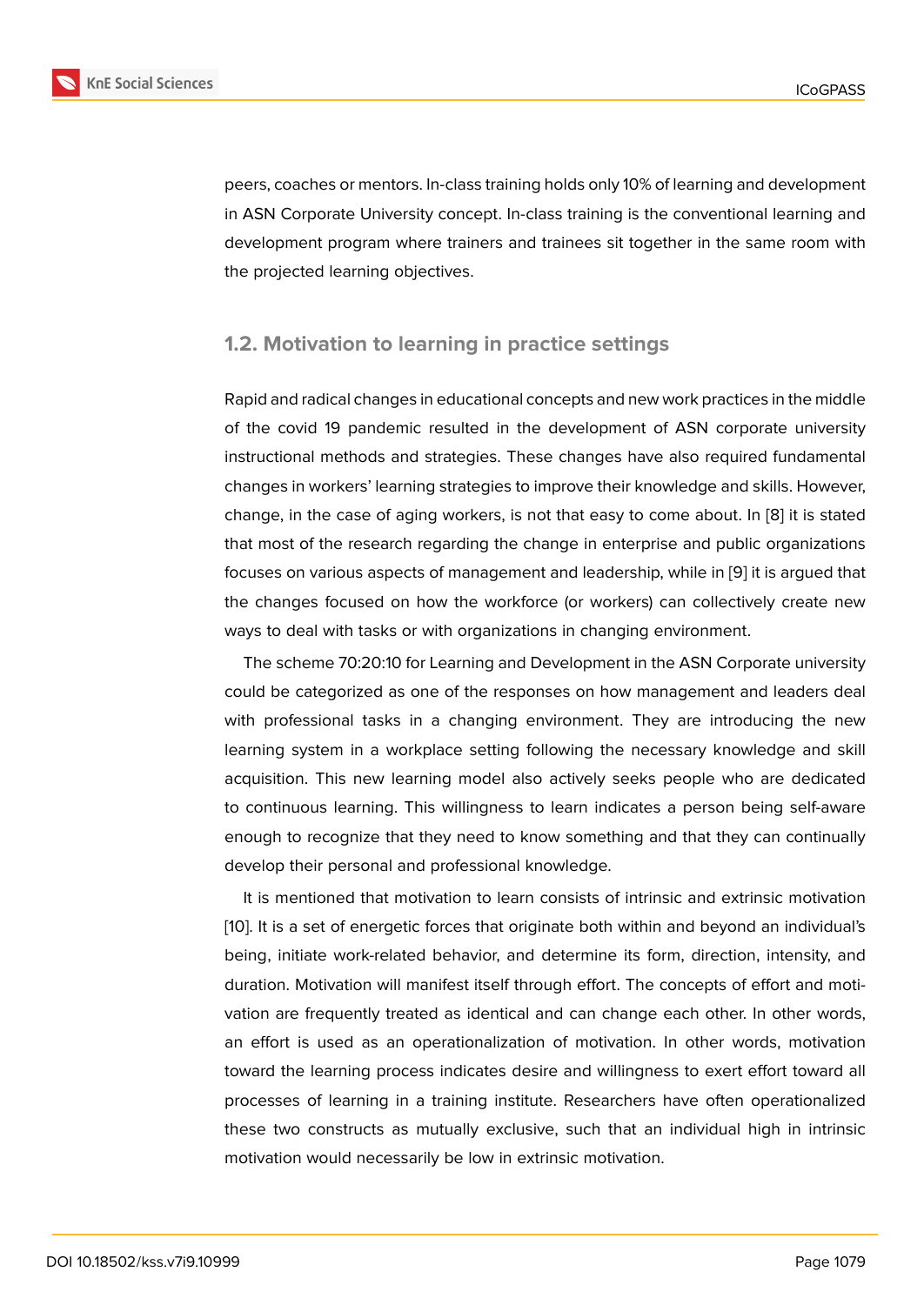**1.3. Accelerating the Foreign Language Competency of the Indonesian Government Apparatus.**

There is no doubt that organizations benefit from having multilingual employees. Staff members who know a second language can perform globally. All it takes is a little imagination to perceive the benefits of employing a multilingual workforce in almost every conceivable corporate context. This applies to the government institution contexts, too. The 2020-2024 Indonesian government apparatus development grand design requires the employees to bring Indonesia to become the world class bureaucracy. The Indonesian government is exceeding its effort to create smart employees who have language competency as one of the characteristics. On the one hand, the government regulates the process of new employee selection, but on the other hand they also have to improve the language competency of the existing employees. This is because it does not make sense to replace existing staff because they do not speak a language relevant to the organization's interest.

For years the Indonesian government has been organizing foreign language training programs for its employees in traditional modes. However, due to the Covid-19 Pandemic, the government has been challenged to create other effective ways to improve the employees' foreign language competency. In line with implementing the corporate university learning model, it is reasonable to apply the scheme of 70, 20, 10 in accelerating language competency. Before the Pandemic, language training was traditionally at home in the 10% zone. Nevertheless, the scheme of 70, 20, 10 has urged to integrate informal social learning and real-life job training into any learning and development program.

The shifting from the traditional to a more self-driven learning model requires the employees to build such a huge motivation. In addition, motivation in the acquisition of a foreign language is very crucial. It is possible to ask employees to learn a specific foreign language, but if the employees are not sufficiently motivated, it just will not happen.

#### **1.4. Intrinsic and Extrinsic Motivation in Learning**

Motivation is derived from the Latin word motus, which initially meant "a moving or motion." According to [11], to be motivated means one is moved to take action for their inherent interest. Based on Self-determination theory (SDT) [12], there are two main types of motivation to consider; intrinsic and extrinsic motivation. Intrinsic motivation refers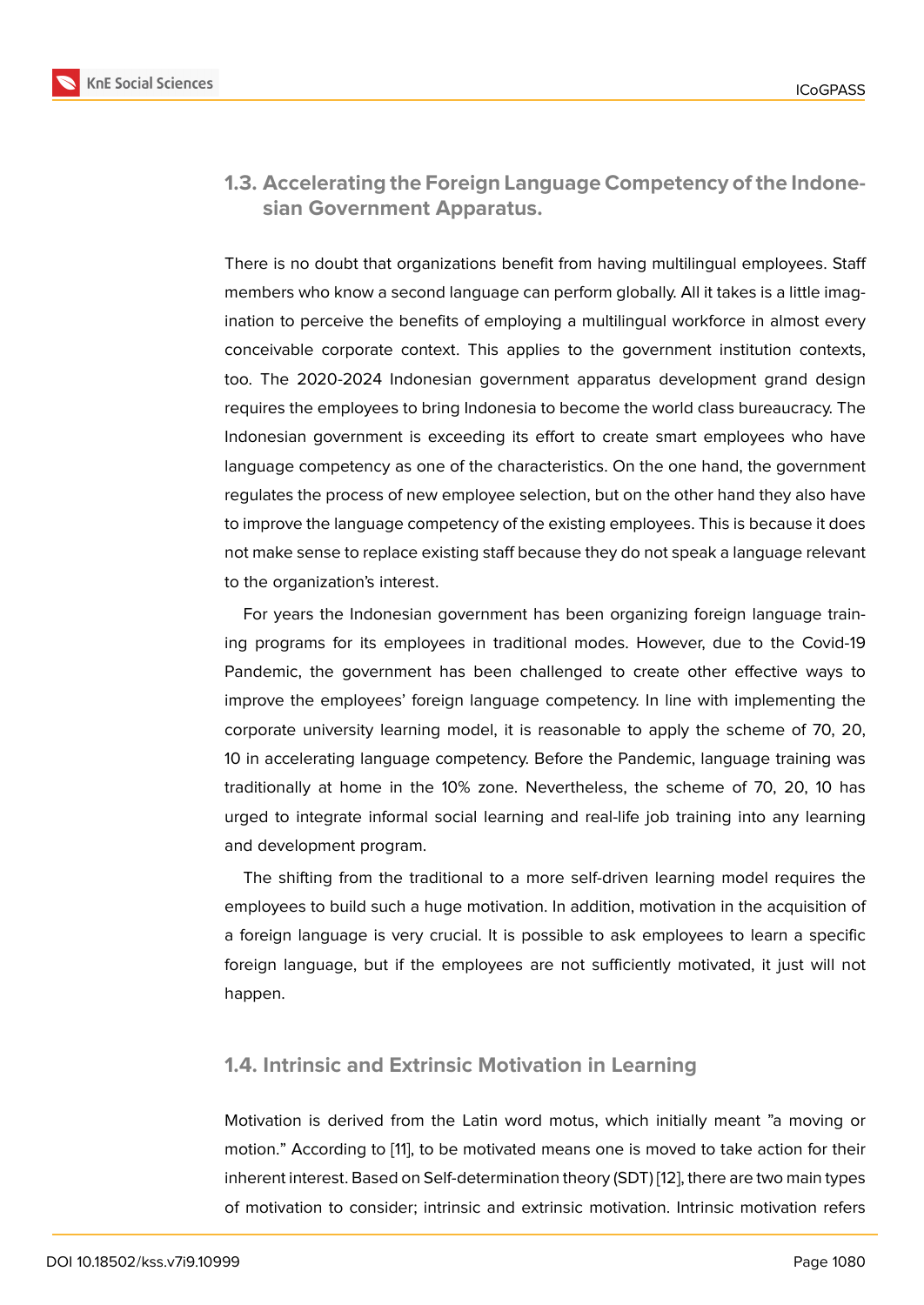to fulfilling one's own needs without regard to external expectations. The elements of challenge, curiosity, control, and fantasy contribute to intrinsic motivation. Additional thoughts on intrinsic motivation were described the close and profound relationship between intrinsic motivation and academic performance [12]. Intrinsic motivation can be defined as the imperative for someone to engage actively in educational activities to learn new things. Having an intrinsic motivation can help spread positivity and build the knowledge needed to sustain long-term [13]. In the lat[est](#page-17-0) research, it is mentioned that a decrease in intrinsic motivation corresponds to a decrease in psychological need satisfaction.

Conversely, extrinsic motivation defines e[xter](#page-17-1)nal activities that include rewards and punishment. Some scientists also added coercion as another factor of extrinsic motivation [15]. A person who wants to be successful or excel to be accepted by his peers or under any pressure cannot survive long. Extrinsic motivation sometimes leads to dissatisfaction and unwillingness to act. In [16], it is argued that extrinsic motivation must be intr[odu](#page-17-2)ced early in any process to attract attention to become intrinsic motivation as the learning process becomes more meaningful and immersive. Autonomous extrinsic motivation bears similarities with intrinsic [mo](#page-17-3)tivation in that both are highly volitional; however, intrinsic motivation is based on a sense of joy and enjoyment - people often perform these behaviors for a sense of happiness. In contrast, identified and integrated motivations derive from the belief that the activities are valuable, even if they are not enjoyable.

Individuals are likely to reach a point where their intrinsic and extrinsic motivations cannot be developed any further. The situation is referred to as Amotivation. Amotivation is the absence of both intrinsic and extrinsic motivation [11]. It is essential to have both intrinsic and extrinsic motivation to achieve knowledge on one's own or through the influence of others. Through the use of extrinsic motivation, individuals can stimulate intrinsic motivation, which potentially lasts longer. As [a r](#page-16-9)esult, intrinsic and extrinsic motivation do not necessarily oppose each other in all three subscales of motivation [12]

Learning motivation is measured using the Motivated Strategies for Learning Questionnaire (MSLQ) [16]. MSLQ is a self-report questionnaire used to evaluate college [stu](#page-17-0)dents' motivational orientations and use of various learning strategies in a college course. The origin version of motivation scales includes task value which refers to the task's interest, im[por](#page-17-3)tance, and utility as rated by the students. The reasons for the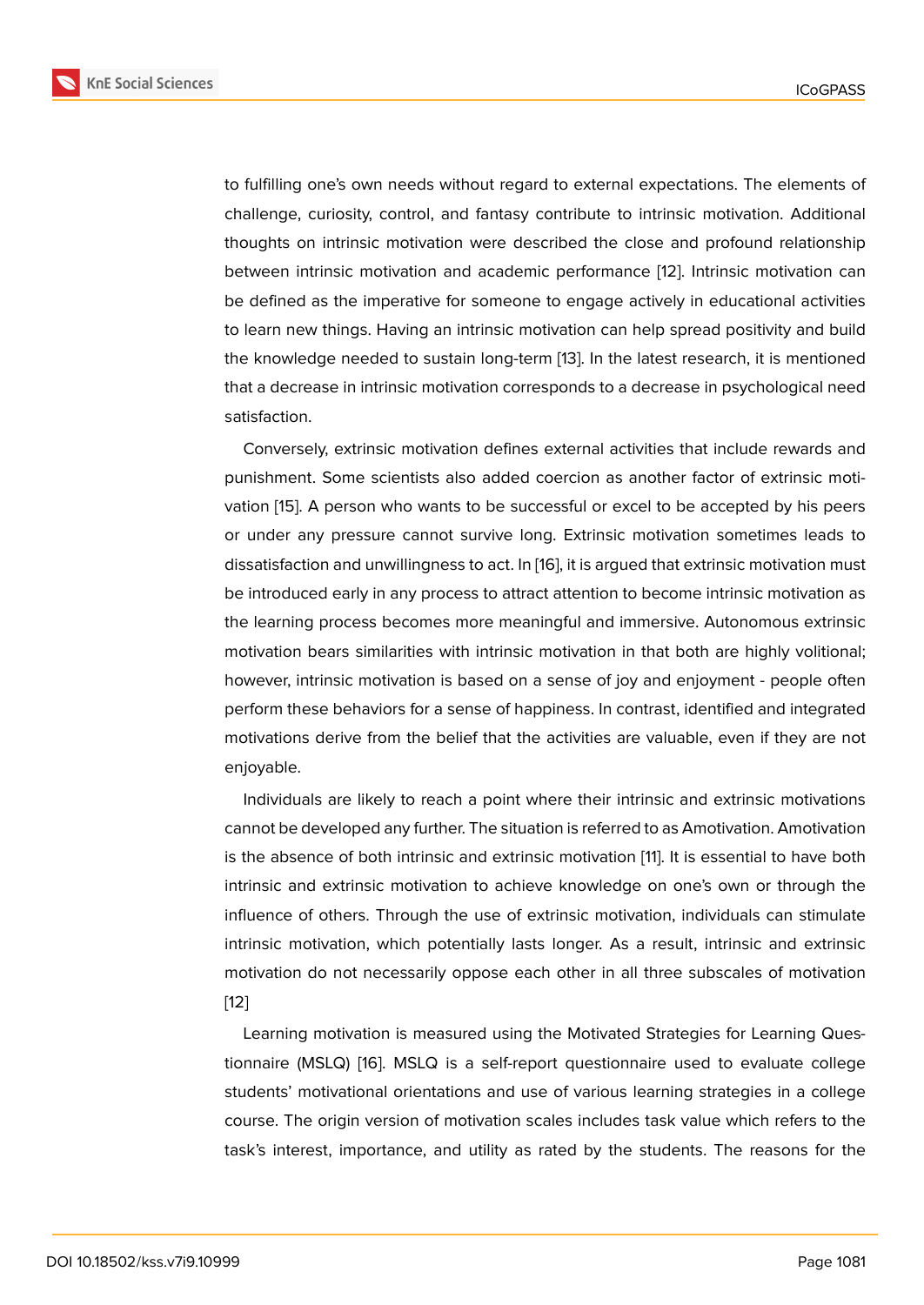student's participation in the work are referred to as goal orientation. However, the study only covers intrinsic and extrinsic motivation.

On the one hand, previous research suggests that Corporate University is a promising model to accelerate employees competencies, particularly in post-pandemic situations, where learning models are projected to be shifted due to health protocols and future needs.

On the other hand, learning models relate to individual motivations. Integrating the two essential findings, hence, this paper will cover the following research questions:

- 1. To what extent does the ASN Corporate University learning model affect the motivation of learning foreign language?
- 2. What are the learning experiences that can accelerate the foreign language competency of the Indonesian Government apparatus?

This study proposed three models in accelerating foreign language competency: first, delivering a foreign language presentation. Second, participating in international events. Third, building cooperation on an international level. The three methods related to the development of individuals foreign language competency and providing a positive impact to the organization. This study aims to discover which method or experience can motivate the employees to learn a foreign language. We hypothesized that, first, employees who are facilitated with ASN CU Learning methods will be more likely motivated to learn foreign languages. Second, employees will be more motivated to learn foreign languages when the learning experiences or methods involve them to participate and actively use the language in international levels.

## **2. METHODS**

#### **2.1. Population and Sample**

The population of the study were all of the employees of the National Institute of Public Administration (NIPA) as many as 996 people aged from 24 to 55 years old. Since it was not possible to study the entire population, the sample selection is taken using a random sampling technique. Slovin's formula was used to calculate an appropriate sample size and error tolerance. Slovin's formula gives the researcher an idea of how large the sample size needs to be to ensure a reasonable accuracy of results [17]. Participation in the study was voluntary for all levels of employment; high-rank officials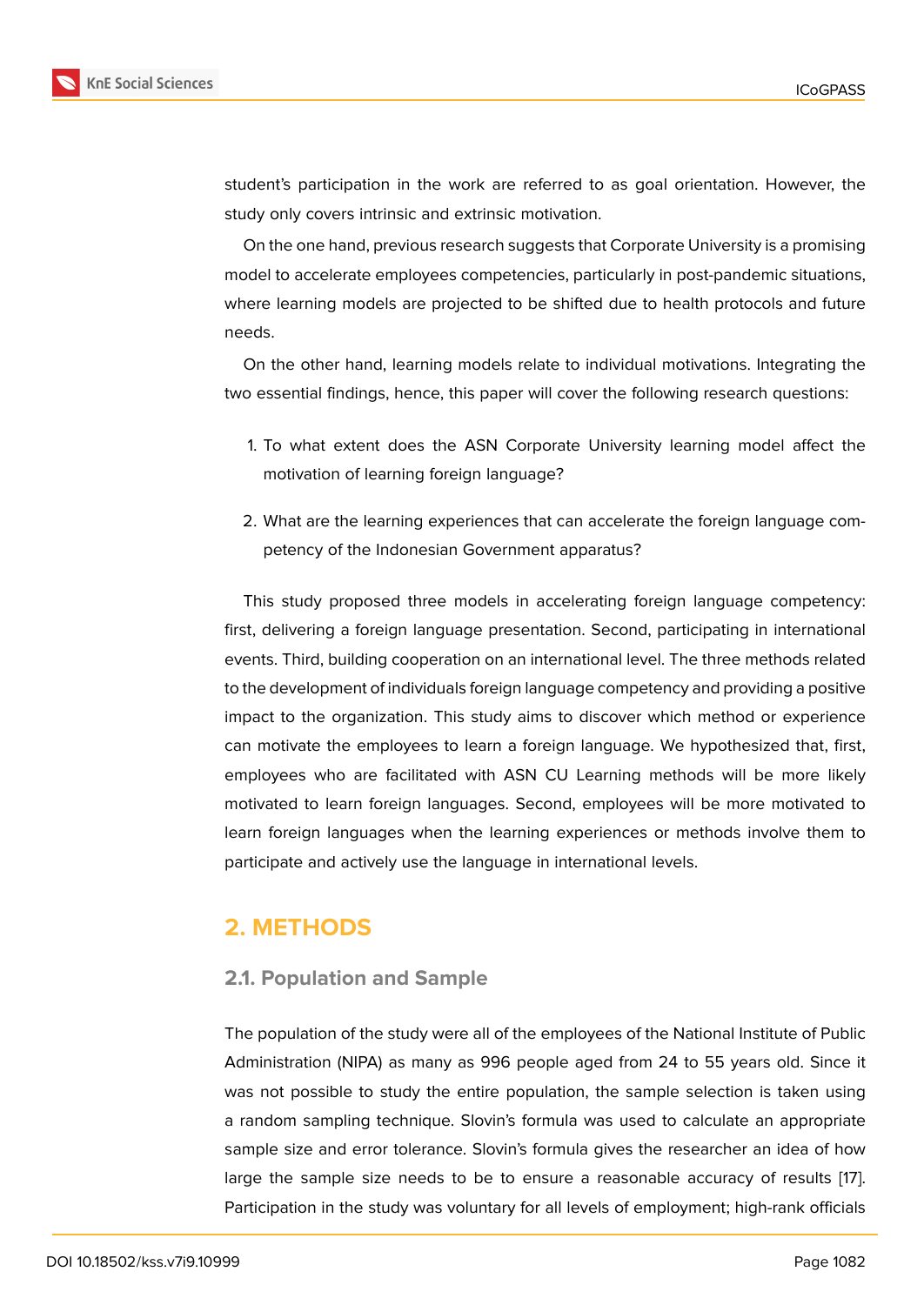(2), functional officials (92), administrative officials (21), and staff (11). Thus, the total of respondents was 126.

#### **2.2. Instrument**

The survey is conducted using an online survey to government employees at the National Institute of Public Administration. The questions in the questionnaire focus on finding out the motivation of learning foreign language when the participants have opportunities to do three activities. They are: 1. Delivering a presentation using a foreign language, 2, Participating in international events, and 3. Building cooperation on an international level. The focus on these three activities was because this study would like to reveal the 70% zone of the corporate university learning model. This 70 % deals with the experiences employees face at work that occur outside a classroom environment.

#### **2.3. Design and Procedure**

A preliminary version of the questionnaire instruments was circulated among the academics specializing in areas of language teaching, statistics, and research methods. Feedback was requested from all elements of the survey instrument, including data requested and implication for analysis, cognitive aspects, layout and design, length of a survey instrument, and the order questions. Recommendations of these experts were integrated into the survey prior to its distribution.

Quantitative research was employed through online survey methodology. The questionnaire was administered via the google form platform. All the instructions were in the online questionnaire, so the respondents were able to answer the questions individually. The questionnaire can be accessed through the following link: https://s.id/surveyASNCorp. The participants were asked to respond to each statement on a four-point agreement scale.

The formulation of the research problems in this study belongs to the descriptive problem formulation, namely the formulation of the problem relating to the question of the existence of independent variables in only one or more variables. This indicates that there is no comparison between variables. Descriptive statistics are used to summarize data in an organized manner by describing the relationship between variables in a sample or population [18]. It is, therefore, to answer the research questions, it is done by calculating the average weight of each answer to the question item on each variable. Descriptive analysis cannot necessarily be used to draw general conclusions on the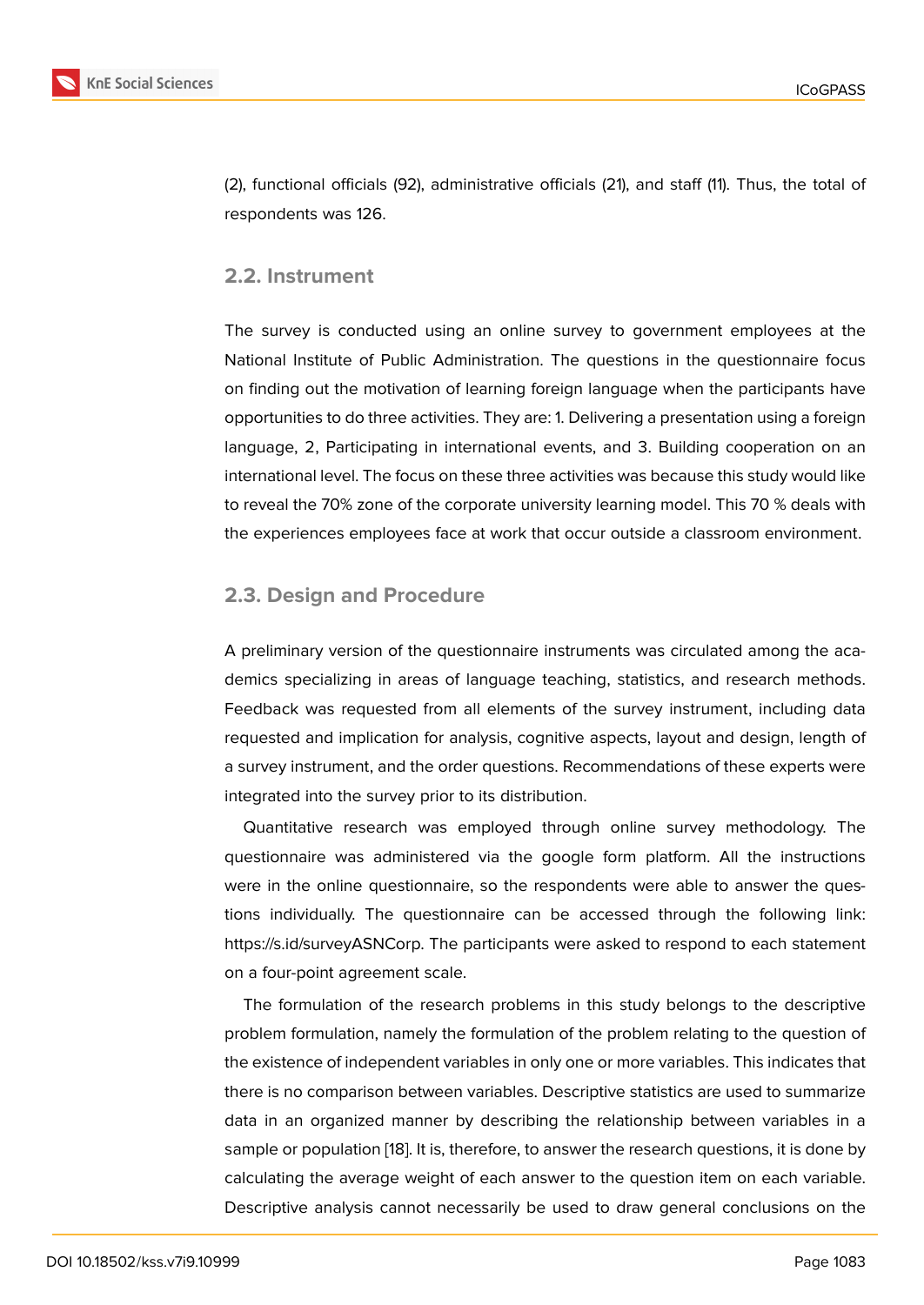population but only applies to the sample [19]. It is, therefore, the results of these calculations need to be tested so they can be generalized to the population. The value of the hypotheses is based on the percentage of the aspects of motivated strategies for learning foreign language.

## **3. RESULTS & DISCUSSIONS**

#### **3.1. Profile of Respondents**

Using Slovin's formula, population size 996 employees of NIPA, confidence level 90%, and margin of error 10%, there will be a minimum quantity of respondents 91. Meanwhile, the sample has reached 126 government employees of the National Institute of Public Administration. Respondents are 68 men and 58 women government employees in the National Institute of Public Administration

The Age range is 2.4 % 21 - 25 years old , 37.3% 26 - 35 years old, 31.0% 36 - 45 years old, 23.8% 46 - 55 years old, respondents who are more than 55 years old only 5.6%. In terms of working background, 73 % of respondents have 0 - 5 years of working experience as functional officials.

Being investigated about how they got their knowledge on the ASN Corporate university, 84.1% of respondents stated that they got the information when they joined the competency development programs conducted by the office. (50%) while the rest got the information from colleagues, 16.7 %, from the regulation, 12.7%, and from social media, 11%, and others around 5%. Most of the respondents, 57.1%, have already known the ASN Corpu concept for about 3 years.

When asked about the foreign language competency, almost all respondents, 97 % answered that English was the foreign language they mastered. They got the foreign language competency from the language training program held by language training centers.

#### **3.2. Motivation of respondents in learning foreign language**

As previously explained, the respondents were given 3 working activities that use foreign language as the means of communication. Those three activities are: 1. Delivering a presentation using a foreign language, 2. Participating in international events, and 3. Building cooperation on an international level.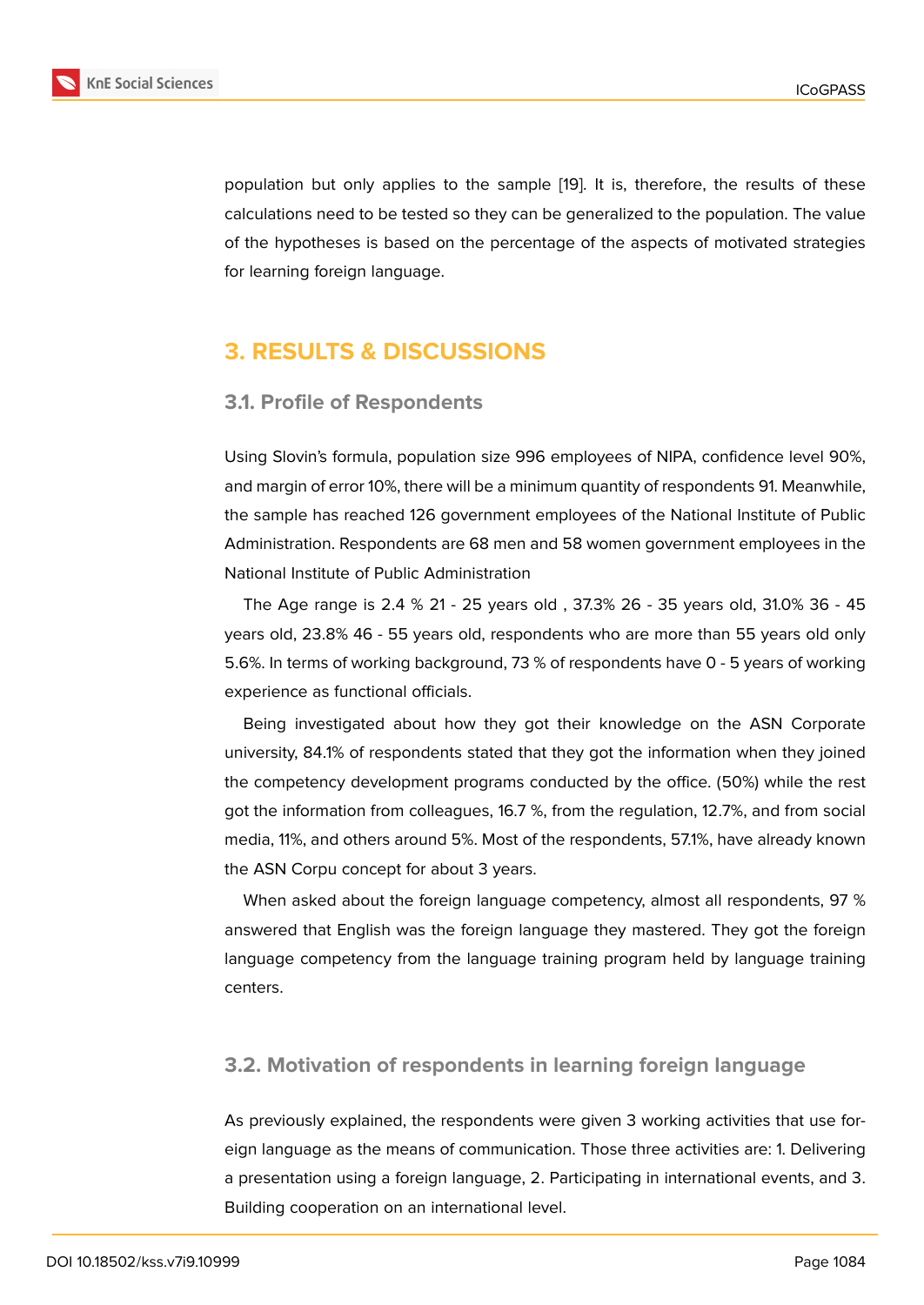

#### **3.2.1. Preferences in using foreign languages**

Among these three activities, respondents have shown their highest agreement (94.4%) that using foreign language in participating in international events makes them happy. The second activities, building cooperation is on the second position (90.4%), while delivering a presentation at work place is on the third position (88.1%)

| Delivering a presentation Participating<br>using a foreign language | international events | in Building cooperation on an<br>international level |  |  |
|---------------------------------------------------------------------|----------------------|------------------------------------------------------|--|--|
| 94.4%                                                               | 90.4%                | 88.1%                                                |  |  |

TABLE 1: Preferences to use foreign languages.

#### **3.2.2. Preference Based on the Experience**

When asked to choose which activities they prefer due to the experience they will get, respondents agree that participating at an international level in the first place. Although it does not mean that two other activities would not give the experience. Data shows they give positive results that the three activities give them experience.

| TABLE 2: Preferences based on the experience. |  |
|-----------------------------------------------|--|
|-----------------------------------------------|--|

| Delivering a presentation Participating<br>using a foreign language | international events | in Building cooperation on an<br>international level |
|---------------------------------------------------------------------|----------------------|------------------------------------------------------|
| 91.2%                                                               | 96%                  | 93.7%                                                |

#### **3.2.3. Preference to willingness to learn foreign language intensively**

Learning foreign language, of course, will not be that simple for some people. But participating at international events makes them agree to learn foreign languages very intensively, as shown in the following table.

Table 3: Preference to willingness to learn foreign language intensively.

| Delivering a presentation Participating<br>using a foreign language | international events | in Building cooperation on an<br>international level |
|---------------------------------------------------------------------|----------------------|------------------------------------------------------|
| 92%                                                                 | 96%                  | 93.7%                                                |

#### **3.2.4. The influence of reward in learning foreign language**

Data shows that when there is no guarantee that respondents will get any award at all, they agree to keep on learning foreign languages. And the activity that makes them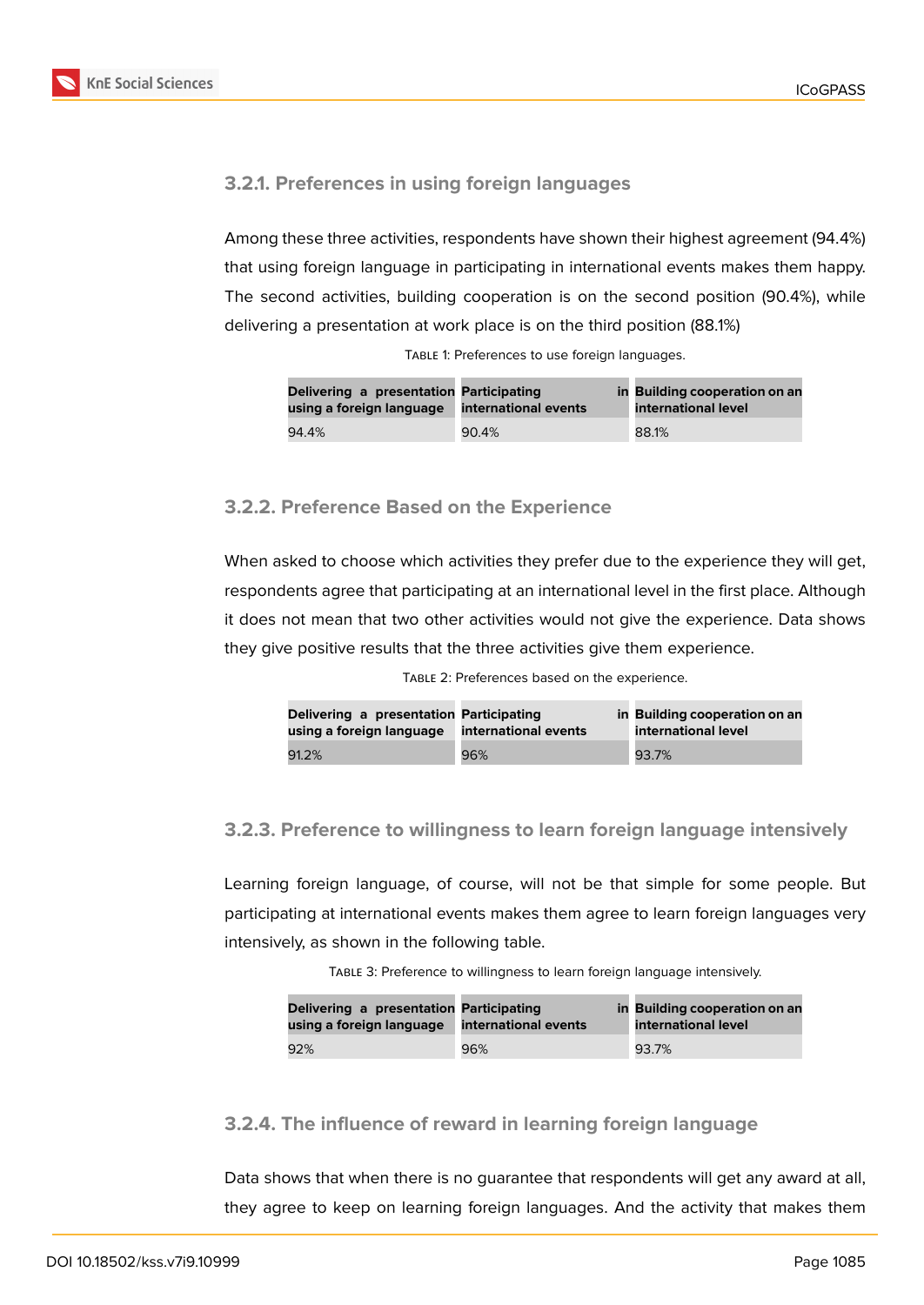

highly motivated to learn is participating in international events, as shown from the table below.

| TABLE 4: The influence of reward in learning foreign language. |  |  |  |  |
|----------------------------------------------------------------|--|--|--|--|
|----------------------------------------------------------------|--|--|--|--|

| Delivering a presentation Participating<br>using a foreign language | international events | in Building cooperation on an<br>international level |
|---------------------------------------------------------------------|----------------------|------------------------------------------------------|
| 92.1%                                                               | 96%                  | 92.9%                                                |

Following the fact that reward does not influence the motivation to learn a foreign language, the following data also shows only around 70% of respondents who think that reward in learning foreign language would matter to the preferences of the three activities.

#### **3.2.5. The improvement of foreign language competency.**

Being asked about the motivation to improve the foreign language competency, it is found out that respondents expected to get better performance when using foreign language to both deliver a presentation and to participate in international events.

| Delivering a presentation Participating<br>using a foreign language | international events | in Building cooperation on an<br>international level |  |  |
|---------------------------------------------------------------------|----------------------|------------------------------------------------------|--|--|
| 95.3%                                                               | 95.2%                | 92.9%                                                |  |  |

#### **3.2.6. Competing with colleagues**

In competing with other colleagues, some respondents show that they would like to be better than their colleagues when they participate in international events, as shown in the table below.

| TABLE 6: Competing with colleagues. |  |
|-------------------------------------|--|
|-------------------------------------|--|

| Delivering a presentation Participating<br>using a foreign language | international events | in Building cooperation on an<br>international level |
|---------------------------------------------------------------------|----------------------|------------------------------------------------------|
| 77%                                                                 | 80.9%                | 78.6%                                                |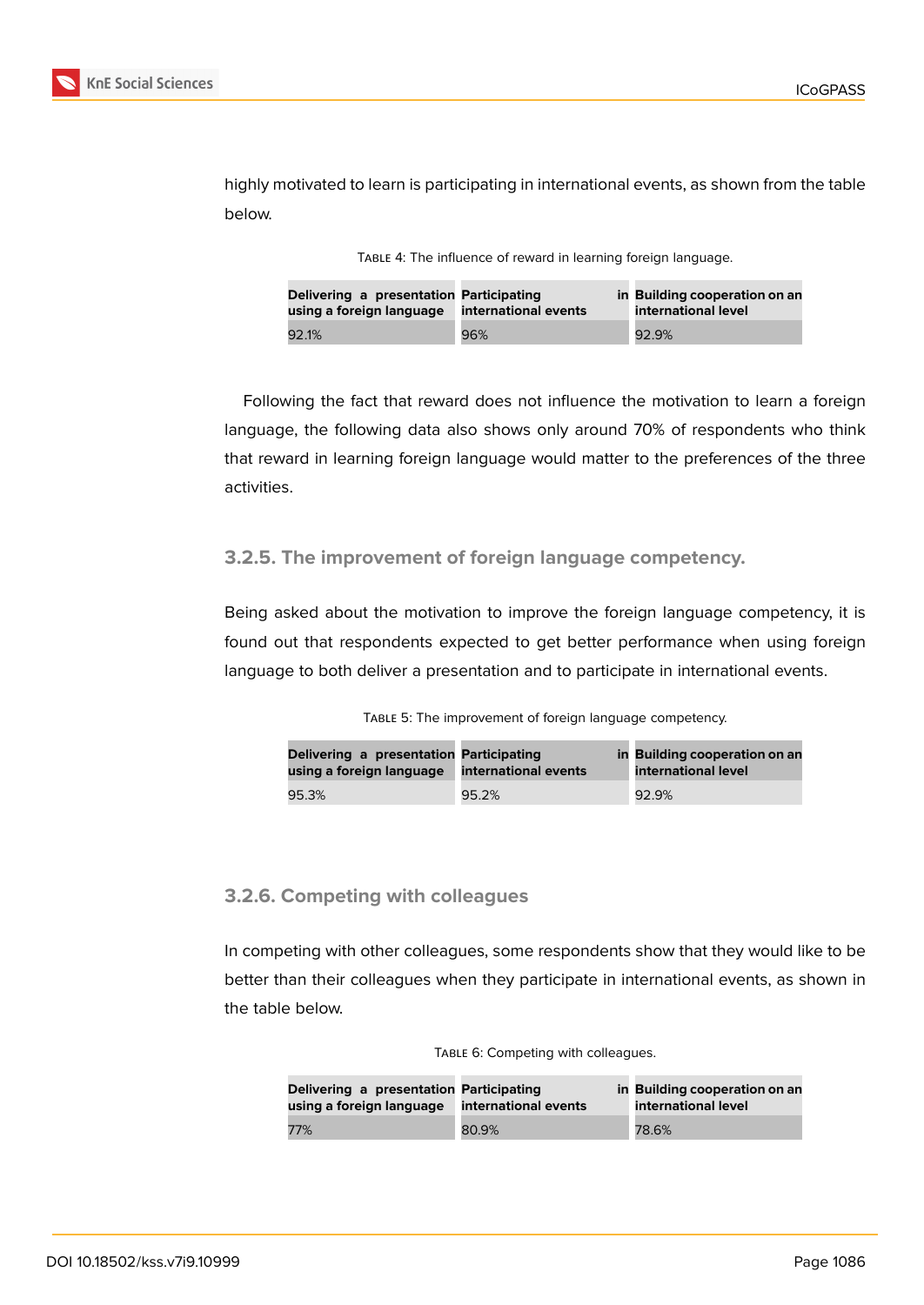#### **3.2.7. Performing Foreign language competency to colleagues and superiors**

The data shows that participating in an international event was chosen as the method or activity the respondent would like their colleagues or superiors to recognize their foreign language competency, as shown in the table below.

Table 7: Performing Foreign language competency to colleagues and superiors.

| Delivering a presentation Participating<br>using a foreign language | international events | in Building cooperation on an<br>international level |  |  |
|---------------------------------------------------------------------|----------------------|------------------------------------------------------|--|--|
| 76.2%                                                               | 80.2%                | 78.6%                                                |  |  |

Results from this study presented in this section will be used as the basic information in order to support the answer to the research questions.

### **3.3. The main finding of this study**

To explore what kind of activities in ASN Corporate University learning model affects the motivation of employees in learning foreign languages, three activities that represent such a learning model have been chosen. These are delivering a presentation using a foreign language, participating in international events, and building cooperation on an international level. Thus, investigating the motivation of learning foreign language in those three activities can be regarded as exploring the motivation of learning foreign language in a ASN Corporate University learning model.

Not only focusing on how the 70, 20, 10 ASN Corporate University learning model affects the motivation of learning foreign language, but this study also discovers the possible best foreign language learning experience that can accelerate the acquisition of language competency of government employees.

As seen in the table, types of learning methods have affected the motivation of learning foreign languages indicated by the respondents' answers. Overall, intrinsic motivation has shown higher average numbers than extrinsic motivation. This result implies that learning motivation in the three proposed learning experiences potentially lasts longer since it comes from individuals' enthusiasm.

As mentioned in the previous theoretical framework, gaining knowledge on one's own or through the influence of others requires both intrinsic and extrinsic motivation. In the ASN Corporate University situation, achievement in learning foreign language should correspond with the organizational needs. NIPA and other Indonesian government institutions are expected to make a world-class bureaucrat by 2024, including foreign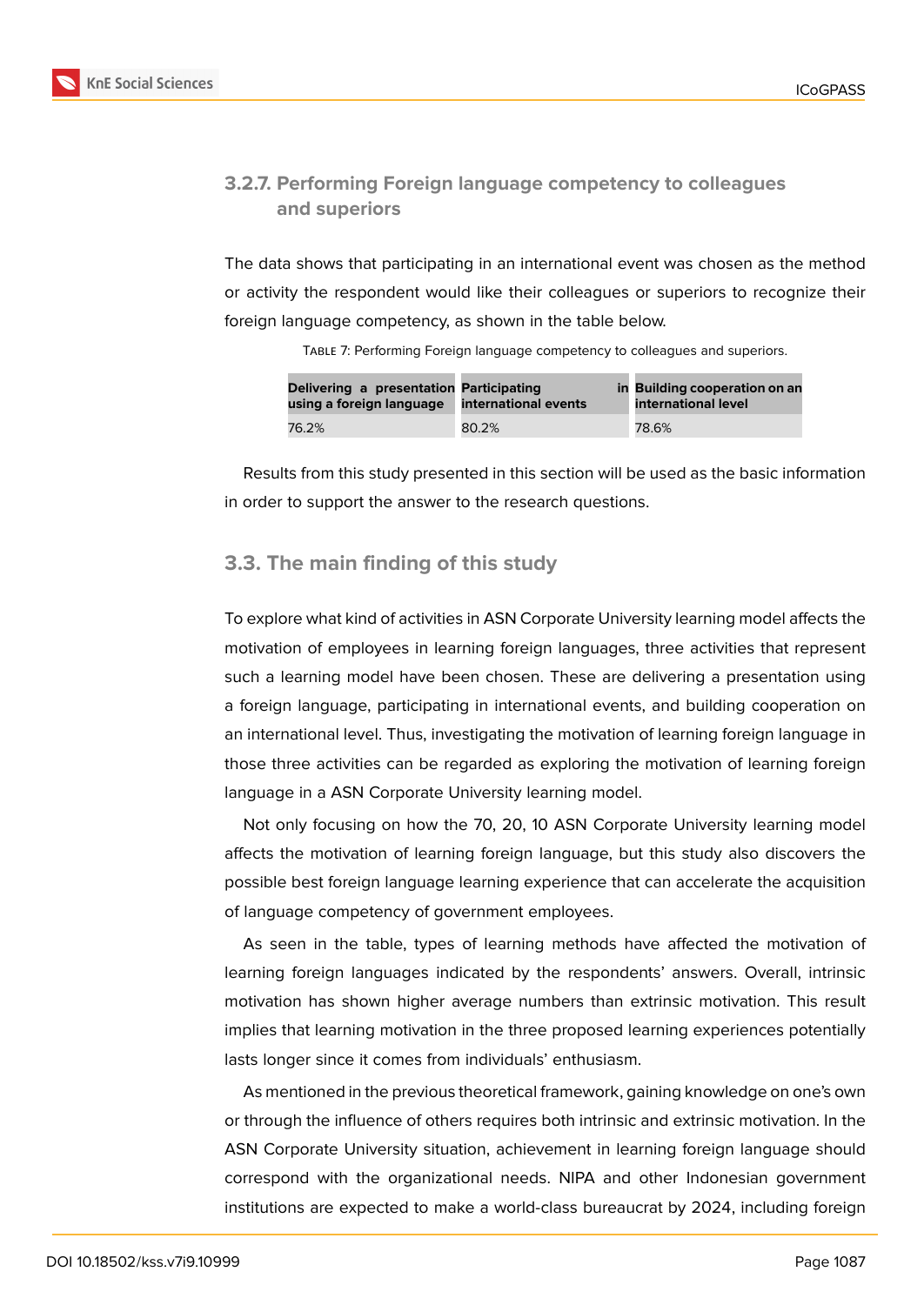| <b>Statement</b><br>of Corporate<br><b>University</b><br>Learning<br><b>Model</b> | <b>Intrinsic Motivation</b>      |                                                                           |                                                  | <b>Extrinsic Motivation</b>                        |               |                                        |                   |                                                                        |
|-----------------------------------------------------------------------------------|----------------------------------|---------------------------------------------------------------------------|--------------------------------------------------|----------------------------------------------------|---------------|----------------------------------------|-------------------|------------------------------------------------------------------------|
|                                                                                   | enjoy-<br>able                   | <b>LFL</b> is Acquire<br>new<br>experi-<br>ences<br>through<br><b>LFL</b> | <b>Doing</b><br>Inten-<br>sive<br><b>Studies</b> | <b>No</b><br><b>Reward in Reward</b><br><b>LFL</b> | Get<br>in LFL | Get<br>qood<br><b>scores</b><br>in LFL | <b>Colleagues</b> | <b>Show</b><br>self-<br><b>Competition competency</b><br>to colleagues |
| <b>Delivering</b><br>presentation<br>using<br>a<br>foreign<br>language,           | a 88,1                           | 91,2                                                                      | 92                                               | 92,1                                               | 74,6          | 95,3                                   | 77                | 76,2                                                                   |
| <b>Participating</b><br>in<br>international<br>events,                            | 94.4                             | 96                                                                        | 96                                               | 96                                                 | 75,3          | 95,2                                   | 80,9              | 80,2                                                                   |
| <b>Building</b><br>cooperation<br>on<br>an<br>international<br>level.             | 90,4                             | 93.7                                                                      | 93,7                                             | 92,9                                               | 73.1          | 92,9                                   | 78,6              | 78,6                                                                   |
|                                                                                   | *LFL = Learning Foreign Language |                                                                           |                                                  |                                                    |               |                                        |                   |                                                                        |

Table 8: Comparison of Intrinsic and Extrinsic Motivation.

language competency. Hence, each foreign language learning model at the workplace should positively impact the development of government employees' competencies. The study has started with the types of motivation that indicated the willingness of government employees in the foreign language competency development.

Although it is not easy to change people's perception or opinion, the study has shown that the preference of the learning experience has indicated that they are motivated to learn a language when they have the opportunity to use the foreign language to take part in international events. Both intrinsic and extrinsic motivation have shown the highest participation in international events in almost all aspects, except in getting good scores. The number is slightly lower than in presentations using foreign languages.

To avoid the state of motivation, learning foreign language at the workplace should also consider the needs of individuals. In addition to meeting organizational needs, the learning objective also considers the existing competency of a group of employees so that each learning model will have adequately targeted employees.

Regarding the learning experiences that can help Indonesian government officials improve their foreign language skills, these research findings show that employees have the highest intrinsic and extrinsic motivations when they use a foreign language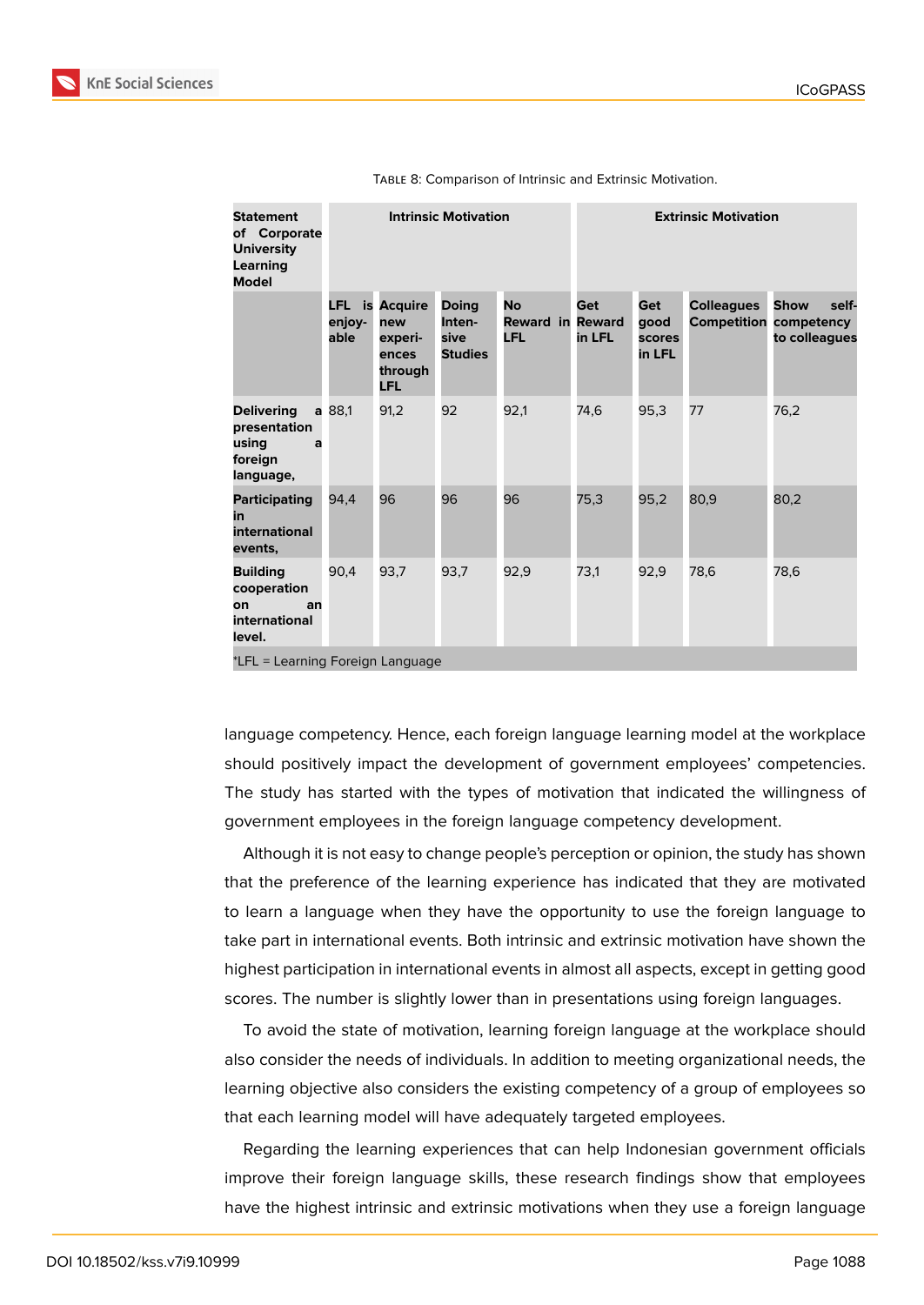to take part in international events. Data shows that respondents only show slightly lower motivation for the other two proposed learning experiences. That means that those two learning experiences still contribute very much to the acceleration of foreign language acquisition. This can be treated generally since those three proposed learning experiences are experiential learning methods. In line with this, a study [20] states adults retain 80% of what they personally experience . It can be concluded that the experiential learning model which represents the 70 % zone of ASN Corporate University, contributes significantly to the employees' motivation to learn foreign languages.

In response to the research questions, it is clear that, for learning to be optimal, participants of foreign language training programs must be motivated. The ASN Corporate university that uses the scheme of 70:20:10 allows the employees of the National Institute of Public Administration to relate their language learning experience to the workplace based activities. The research findings summarizes that ASN Corporate University learning model positively affects both employees' intrinsic and extrinsic motivation of learning foreign languages. Moreover, the findings also show that among the three foreign language learning experiences addressed in the survey, learning experiences that enable employees to participate in international forums are perceived to be the most motivating learning experience. Thus, creating the learning experience that is able to bring the employees through international situations can accelerate the foreign language competency of the Indonesian Government apparatus.

#### **3.4. Policy and Practice Implications of the Results**

Looking back at the objective of conducting this research, that is, discovering the learning methods or experiences that can motivate the employees to learn a foreign language it is expected that the future implementation of the 70% ASN Corporate University corresponds to the outcome of the paper. It is suggested that both the management and staff get involved in designing the foreign language methods and experiences and develop innovative ways to develop employees' foreign language competency.

Although the first proposed learning experience, Delivering presentations at the workplace, contributes lower intrinsic motivation, it does not mean that it should be neglected. Furthermore, it is essential that the employees are aware and actively search and identify challenging assignments that can be conducted at the workplace and at the same time can accelerate the acquisition of their foreign languages.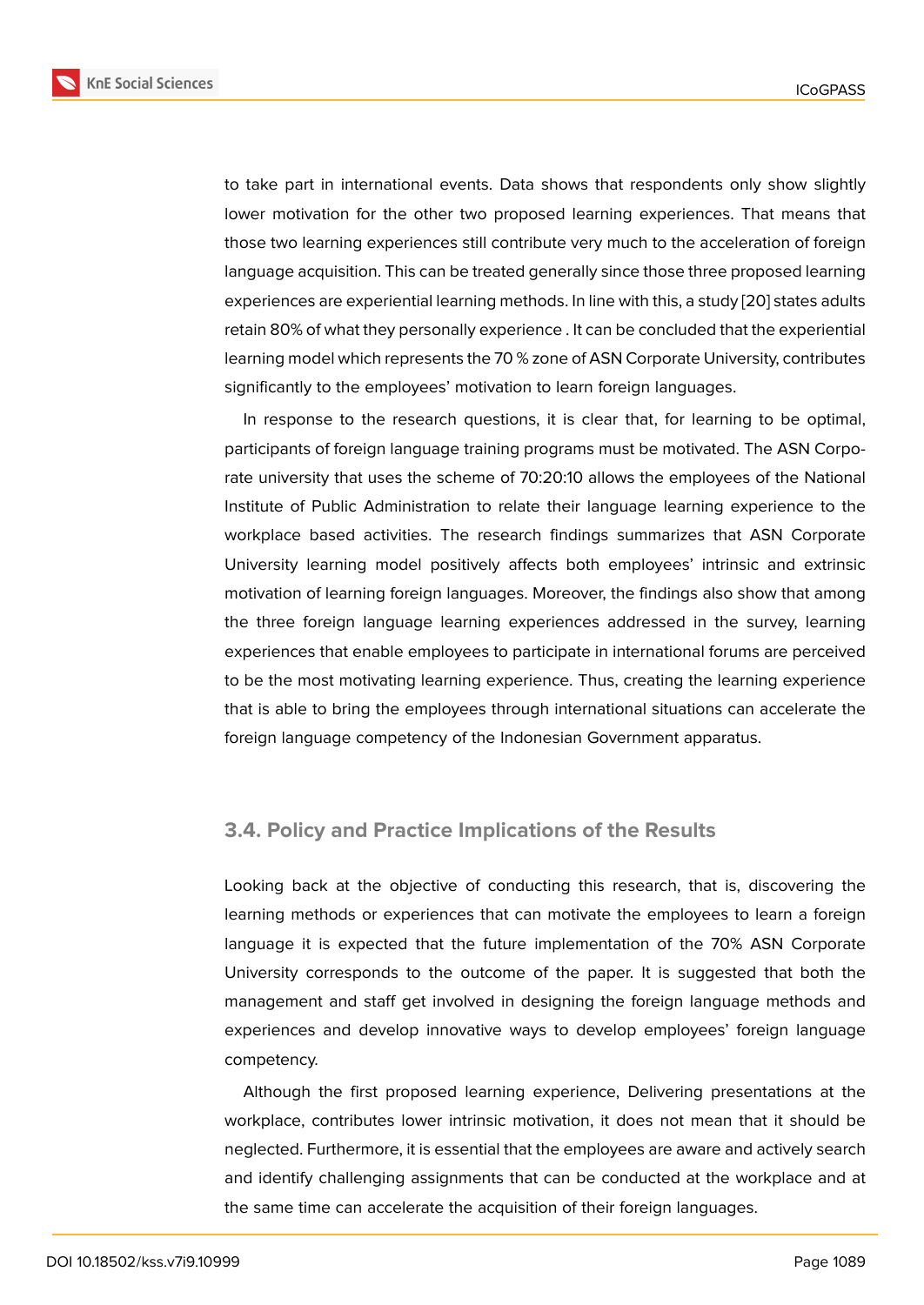## **4. CONCLUSIONS**

As projected, the learning situation will not be back to before the Pandemic. Corresponding to such findings, the learning situation in post-covid-19 should focus on future needs while catching up with the world situation due to disadvantageous situations caused by the Pandemic. Thus, post covid19 considered the right moment to implement the Corporate University Learning Methods in Accelerating Foreign Language Competency of Indonesian Government Employees, particularly at NIPA.

This study supports the implementation of job-related learning methods and gives examples of the learning experience that triggers the employees' intrinsic motivation in learning foreign languages. Despite its value, the study has certain limitations. First, based on the data presented in the previous section, it may be concluded that although mainly the government apparatus working at NIPA know about ASN corporate university, it cannot be concluded that the awareness of the ASN Corporate University was the result of the knowledge. Many other factors need to be discovered, and there is also no adequate data to support this. Second, the imbalance of the number of respondent categories may lead to a lack of representation in high-level leaders.

As the follow-up of this study, an interview needs to be conducted to gather more information about how the three learning experiences are able to motivate them to learn foreign languages. The study will be considered the complementary researchbased input to the Handbook for Learning at Workplace, particularly in the foreign language learning area [21].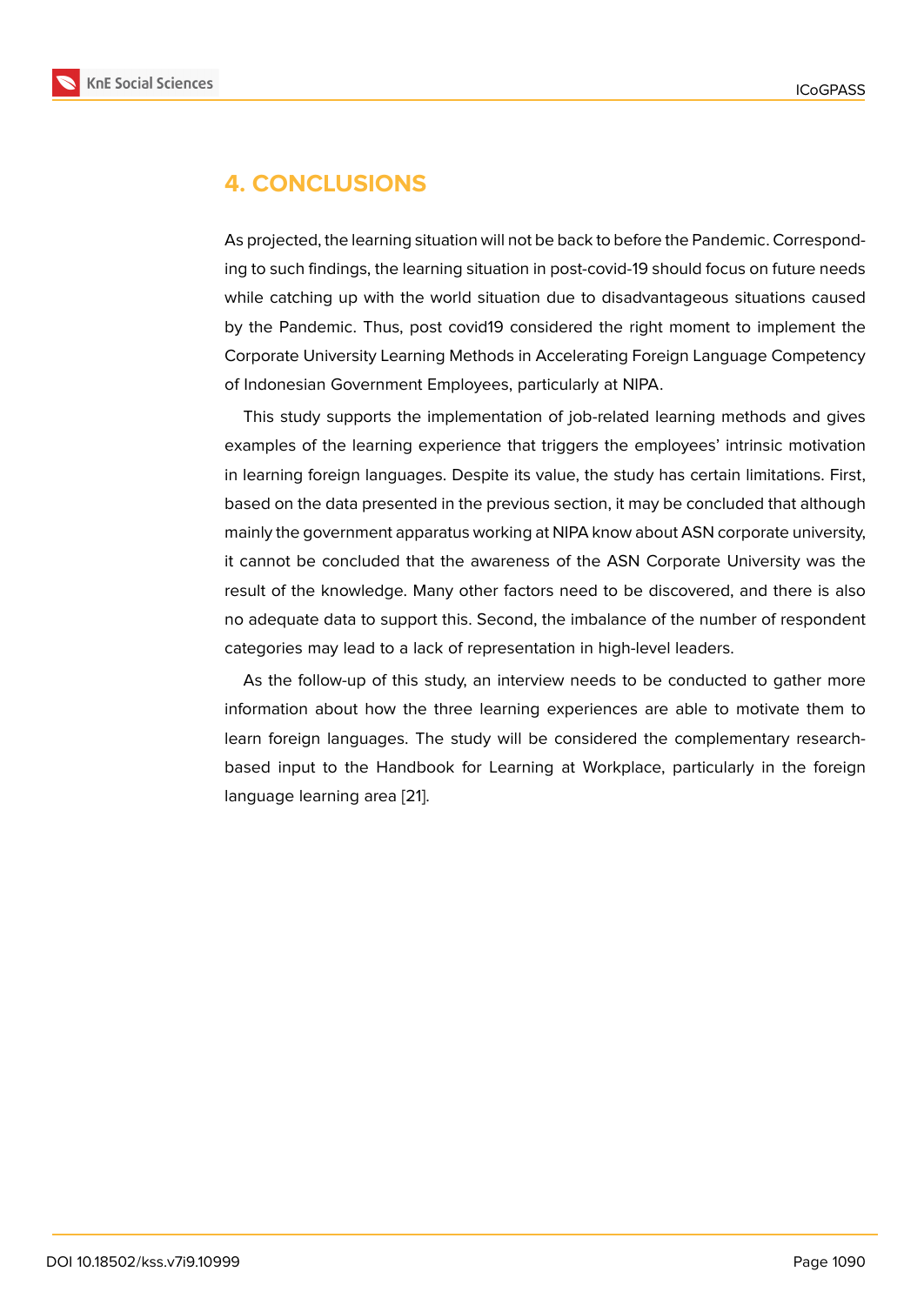

# **5. Appendix:**

#### Table 9

| <b>Statemelndonesian Version</b> |                                                                                                    | <b>English version</b>                                                                                                                                                                                                                                                                                                                                                                                                                                                                                                                                        |
|----------------------------------|----------------------------------------------------------------------------------------------------|---------------------------------------------------------------------------------------------------------------------------------------------------------------------------------------------------------------------------------------------------------------------------------------------------------------------------------------------------------------------------------------------------------------------------------------------------------------------------------------------------------------------------------------------------------------|
|                                  | <b>Intrinsic Motivation</b>                                                                        |                                                                                                                                                                                                                                                                                                                                                                                                                                                                                                                                                               |
| im1                              | ketika menggunakan bahasa asing untuk:<br>kerja sama internasional                                 | Hal yang paling menyenangkan bagi saya The most enjoyable thing for me if I follow<br>jika mengikuti kegiatan di bawah ini adalah the activities below is when I use a foreign<br>language to: Delivering a presentation using a<br>presentasi dalam bahasa asing di tempat kerja foreign language, Participating in international<br>berpartisipasi di event internasional menjalin events, Building cooperation on an interna-<br>tional level.                                                                                                             |
| im2                              | internasional menjalin kerja sama internasional cooperation on an international level.             | Saya menyukai kegiatan berikut ini (lihat I like the following activities (see options)<br>pilihan), karena saya akan mendapatkan pen- because I will get a new experience. Delivering<br>galaman yang baru. presentasi dalam bahasa a presentation using a foreign language,<br>asing di tempat kerja berpartisipasi di event Participating in international events, Building                                                                                                                                                                                |
| im3                              | kegiatan<br>akan<br>menyukai<br>Saya<br>yang<br>menjalin kerja sama internasional                  | berikut, I would love the following activities, even if I<br>meskipun harus mempelajari bahasa Asing have to study a foreign language very inten-<br>digunakan dengan sangat intensif, sively Delivering a presentation using a foreign<br>presentasi dalam bahasa asing di tempat language, Participating in international events,<br>kerja berpartisipasi di event internasional Building cooperation on an international level.                                                                                                                            |
| im4                              | kerja sama internasional                                                                           | Meskipun tidak ada jaminan reward dari pihak Although there is no guarantee of reward from<br>manapun, saya termotivasi untuk mengikuti any party, I am motivated to participate in the<br>kegiatan berikut, setiap ada kesempatan. following activities whenever there is a chance.<br>presentasi dalam bahasa asing di tempat kerja Delivering a presentation using a foreign<br>berpartisipasi di event internasional menjalin language, Participating in international events,<br>Building cooperation on an international level                          |
| <b>Extrinsic Motivation</b>      |                                                                                                    |                                                                                                                                                                                                                                                                                                                                                                                                                                                                                                                                                               |
| em1                              | internasional                                                                                      | Mendapatkan reward (baik material maupun Getting rewards (both material and non-<br>nonmaterial) adalah hal utama bagi saya material) is the main thing for me when<br>jika mengikuti kegiatan berikut ini: presentasi participating in the following activities: Deliv-<br>dalam bahasa asing di tempat kerja berpartisi- ering a presentation using a foreign language,<br>pasi di event internasional menjalin kerja sama Participating in international events, Building<br>cooperation on an international level.                                        |
| em2                              | internasional menjalin kerja sama internasional cooperation on an international level.             | Salah satu yang paling penting bagi saya One of the most important things for me<br>saat ini adalah meningkatnya kompetensi right now is increasing my foreign language<br>berbahasa asing saya. Oleh karena itu, saya competence. Therefore, I really hope to get<br>sangat berharap mendapat nilai yang baik good grades in the following activities Deliv-<br>kegiatan berikut ini presentasi dalam bahasa ering a presentation using a foreign language,<br>asing di tempat kerja berpartisipasi di event Participating in international events, Building |
| em3                              |                                                                                                    | Saya merasa harus mendapatkan nilai yang I feel I have to get better grades from my<br>lebih baik dari kolega saya ketika mengikuti colleagues when participating in the following<br>kegiatan berikut ini presentasi dalam bahasa activities Delivering a presentation using a<br>asing di tempat kerja berpartisipasi di event foreign language, Participating in international<br>internasional menjalin kerja sama internasional events, Building cooperation on an interna-<br>tional level.                                                             |
| em4                              | di event internasional menjalin kerja sama cooperation on an international level.<br>internasional | Saya akan melakukan kegiatan berikut ini, I will do the following activities to show my<br>untuk memperlihatkan kemampuan saya abilities to colleagues and superiors. Deliver-<br>kepada kolega dan atasan. presentasi dalam ing a presentation using a foreign language,<br>bahasa asing di tempat kerja berpartisipasi Participating in international events, Building                                                                                                                                                                                      |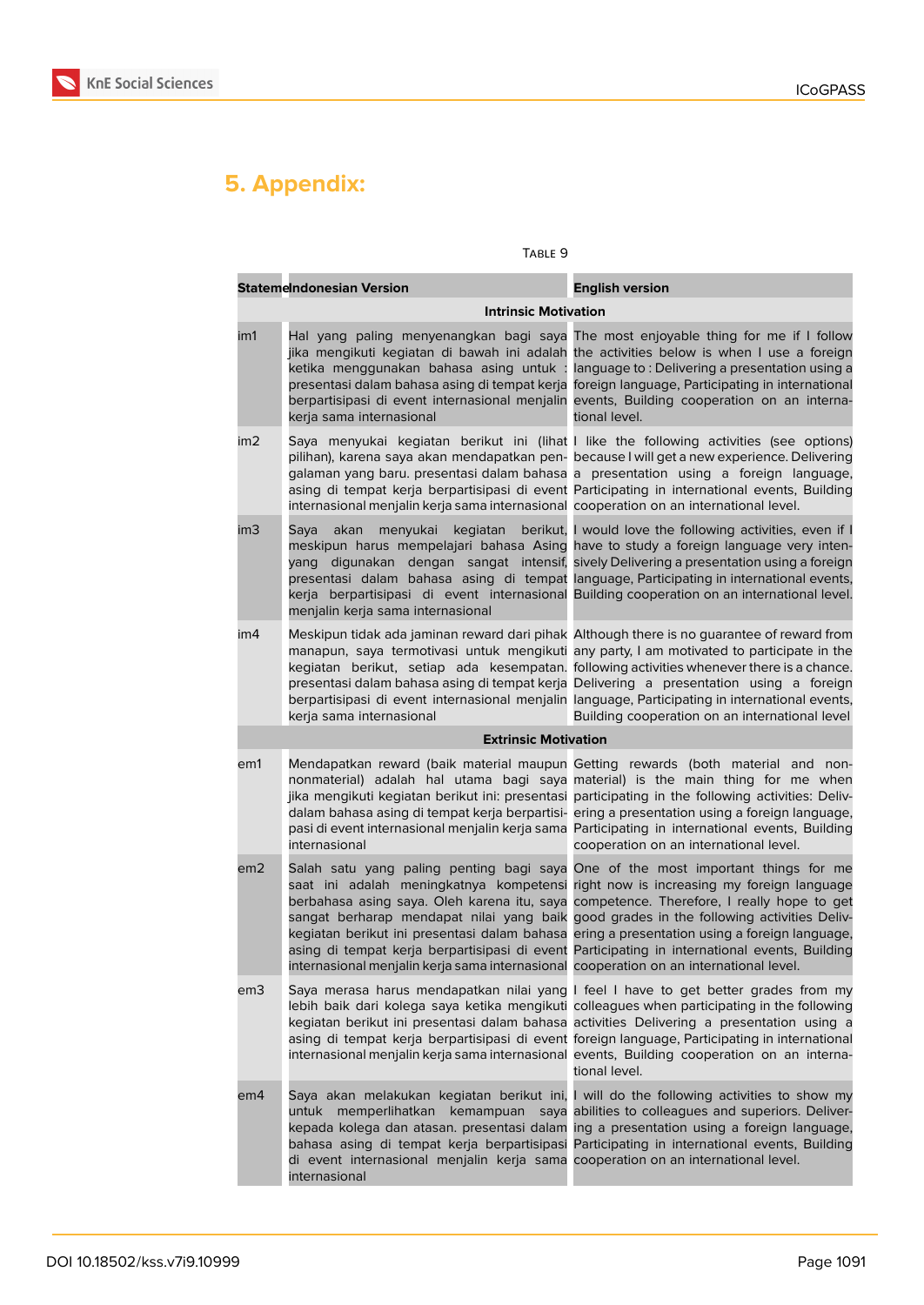#### **References**

- [1] Aswad M. Arah kebijakan pembinaan jabatan fungsional widyaiswara. Jakarta : Lembaga Administrasi Negara. 2020 Dec 2. Available from: https://simantu.pu.go.id/personal/img-post/197212301998031003/post/ 20201202095021\_\_F\_\_Kebijakan\_Pembinaan\_\_JF\_WIPUPR.pdf
- <span id="page-16-0"></span>[2] Lath V, Lee T, Tan KT, Wibowo P. With effort, Indonesia can emerge from the Covid-19 cri[sis stronger. New York: McKinsey & Company; 2020 Sep 8. Available](https://simantu.pu.go.id/personal/img-post/197212301998031003/post/20201202095021__F__Kebijakan_Pembinaan__JF_WIPUPR.pdf) [from: https://www.mckinsey.com/featured-insights/asia-pacific/with](https://simantu.pu.go.id/personal/img-post/197212301998031003/post/20201202095021__F__Kebijakan_Pembinaan__JF_WIPUPR.pdf)-effort-indonesiacan-emerge-from-the-covid-19-crisis-stronger
- <span id="page-16-1"></span>[3] Agarwal R, Santoso A, Tan KT, Wibowo P. Ten ideas to unlock Indonesia's growth after Covid-19. New York: McKinsey & Company; 2021. Available from: https://www.mckinsey.com/featured-insights/asia-pacific/ten-ideas-to-unlockindonesias-growth-after-covid-19
- [4] Firdaus A. The Implementation of Corporate University in the Public Sector: Case study. The Hague: Institute of Social Studies; 2017.
- <span id="page-16-2"></span>[5] Fauziah, N.M., Prasetyo, A.W. (2019). ASN Corporate University: Sebuah Konsep Pendidikan Dan Pelatihan Pada Era Disruptif. Civil Service, 13(2), 51-62. https://jurnal.bkn.go.id/index.php/asn/article/view/225
- <span id="page-16-3"></span>[6] Allen M. The next generation of corporate universities: Innovative approaches for developing people and expanding organizational capabilities. San Francisco: Pfeiffer; 2007.
- <span id="page-16-4"></span>[7] Sidabutar V. Study on the application of the corporate university in the competence development of state civil service apparatus. Jurnal Ilmu Pemerintahan Widya Praja. 2020;46(1):255-270. https://doi.org/10.33701/jipwp.v46i1.814
- <span id="page-16-5"></span>[8] Furst SA, Cable DM. Employee resistance to organizational change: Managerial influence tactics and leader-member exchange. Journal of Applied Psychology. 2008;93(2):453-462.
- <span id="page-16-6"></span>[9] Engeström Y, Sannino A. Studies of expansive learning: Foundations, findings and future challenges. Educational Research Review. 2010;5:1- 24. https://doi.org/10.1016/j.edurev.2009.12.002
- <span id="page-16-7"></span>[10] Ariani DW. Personality and learning motivation. European Journal of Business and Management. 2013;5: 10 .
- <span id="page-16-9"></span><span id="page-16-8"></span>[11] Ryan RM, Deci EL. Intrinsic and extrinsic motivations: Classic definitions and new directions. Contemporary Educational Psychology. 2000;25(1):54–67. https://doi.org/10.1006/ceps.1999.1020